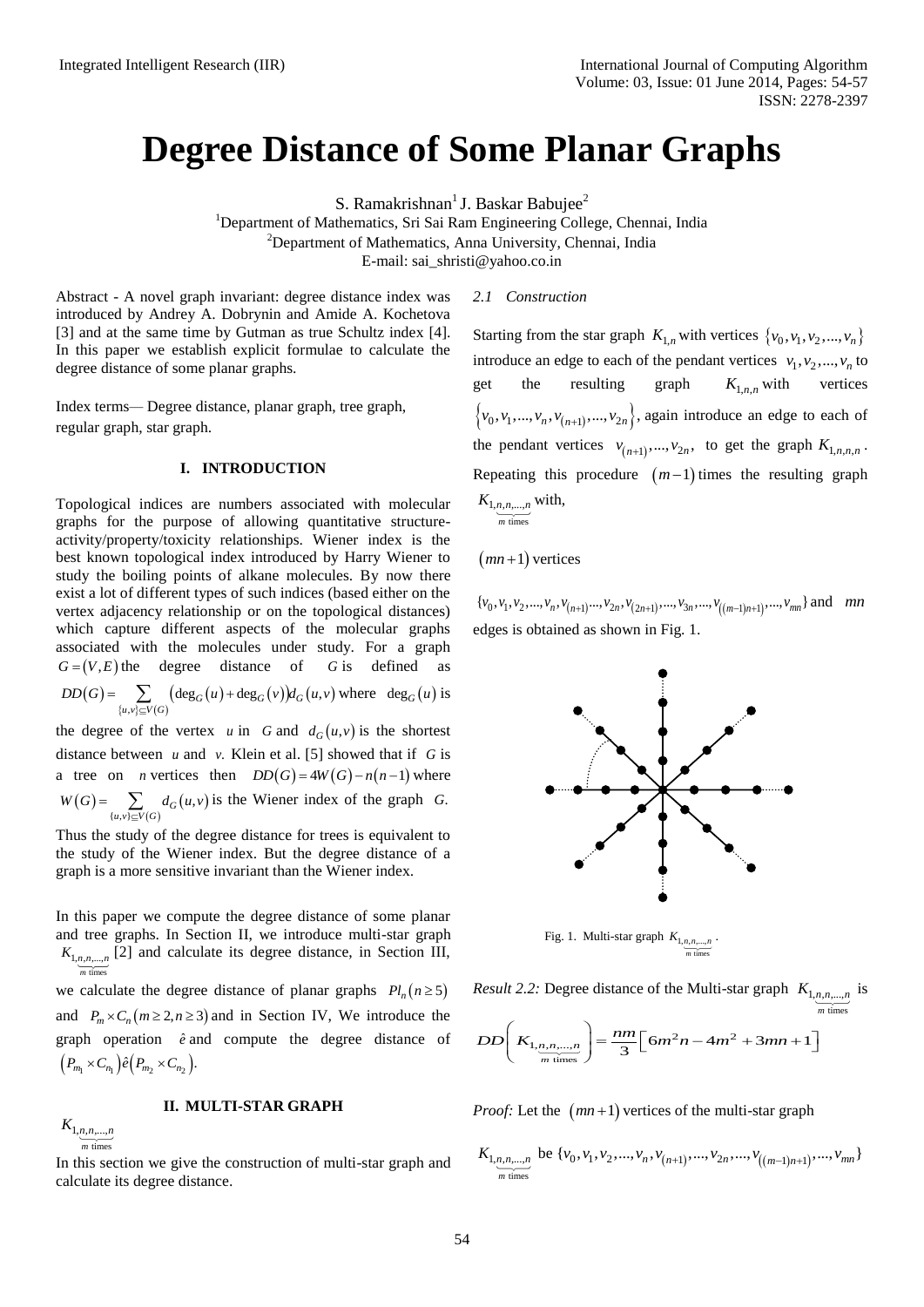Then, 
$$
DD\left(K_{1,n,n,...,n}\right)
$$
  
\n
$$
= \sum_{i\n
$$
= \left[n(n+2)(1+2+...+(m-1))+n(n+1)m\right] +
$$
\n
$$
\left[4(2 \times 1 + 2 \times 2 + ... + 2 \times (m-1))((n-1) + (n-2) + ... + 1)\right] +
$$
\n
$$
\left[4n(n-1)(2 \times 1 + 1 + 2 \times 1 + 2 + ... + 2 \times 1 + (m-2)) +
$$
\n
$$
4n(n-1)(2 \times 2 + 1 + 2 \times 2 + 2 + ... + 2 \times 2 + (m-3)) +
$$
\n
$$
... + 4n(n-1)(2 \times (m-2) + 1)
$$
\n
$$
\left[3n(n-1)(2 \times 1 + (m-1) + 2 \times 2 + (m-2) + ... + 2 \times (m-1) + 1)\right] +
$$
\n
$$
\left[4n(1+2+...+(m-2)) + 4n(1+2+...+(m-3)) + ... + 4n(1)\right] +
$$
\n
$$
\left[3n((m-1)+(m-2)+...+2+1)\right] + \left[2 \times 2m \times ((n-1)+...+1)\right]
$$
\n
$$
= \frac{nm}{3}(6m^2n - 4m^2 + 3mn + 1)
$$
$$

### **III. PLANAR GRAPHS**

In this section we compute the degree distance of planar graph with maximal edges [1],  $Pl_n (n \ge 5)$  (Fig. 2) and structured web graph  $P_m \times C_n \left( m \geq 2, n \geq 3 \right)$  (Fig. 3).

Result 3.1: *Degree distance of*  $Pl_n(n \geq 5)$  *graph is* 

 $DD(Pl_n) = 10n^2 - 48n + 68$  $u<sub>2</sub>$ *n u*

Fig. 2.  $Pl_n(n \geq 5)$  graph.

*Proof:* Let the *n* vertices of the  $Pl_n(n \ge 5)$  graph be  $\{u_1, u_2, ..., u_n\}$ . Then the degree distance of  $Pl_n$  is  $(Pl_n) = \sum (\deg(u_i) + \deg(u_j))d(u_i, u_j).$  Note that  $\frac{\sum_{i \leq j}}{i}$  $DD(Pl_n) = \sum_{i \le j} \left( \deg(u_i) + \deg(u_j) \right) d(u_i, u)$  $\deg_G(u_1) = \deg_G(u_2) = n - 1; \deg_G(u_3) = \deg_G(u_n) = 3;$  $\deg_G(u_4) = ... = \deg(u_{(n-1)}) = 4; d_G(u_1, u_j) = 1, j = 2, ..., n;$ 

$$
d_G(u_2, u_j) = 1, j = 1, ..., n, j \neq 2; d_G(u_j, u_{j+1}) = 1, j = 3, ..., n-1;
$$
  
\n
$$
d(u_i, u_j) = 2; i = 3, 4, ..., (n-2); (i+2) \le j \le n.
$$
  
\n
$$
DD(PI_n)
$$
  
\n
$$
= [n(n-1) + 2(3) + 4(n-4)] + [(n-2)(n-1) + 2(3) + 4(n-4)]
$$
  
\n
$$
+ \left[3\left(1 + \underbrace{2 + 2 + ... + 2}_{(n-4)}\right) + 4\left(1 + \underbrace{2 + 2 + ... + 2}_{(n-5)}\right) + 2(3)\right]
$$
  
\n
$$
+ \left[4\left(1 + \underbrace{2 + 2 + ... + 2}_{(n-5)}\right) + 4\left(1 + \underbrace{2 + 2 + ... + 2}_{(n-6)}\right) + 2(3)\right]
$$
  
\n
$$
+ \left[4\left(1 + \underbrace{2 + 2 + ... + 2}_{(n-6)}\right) + 4\left(1 + \underbrace{2 + 2 + ... + 2}_{(n-7)}\right) + 2(3)\right]
$$
  
\n
$$
+ \left[4(1 + 2 + 2) + 4(1 + 2) + 2(3)\right] + \left[4(1 + 2) + 4(1) + 2(3)\right] + 4(1) + 3(1)
$$
  
\n
$$
= 10n^2 - 48n + 68
$$

*Result 3.2:* Degree distance of structured web 3-regular graph  $P_m \times C_n \left( m \geq 2, n \geq 3 \right)$  is

$$
DD(P_m \times C_n) = \begin{cases} \frac{3}{4}m^2n(n^2 - 1) + mn^2(m^2 - 1) \text{ when n is odd} \\ \frac{3}{4}n^3m^2 + mn^2(m^2 - 1) \text{ when n is even} \end{cases}
$$



Fig. 3.  $P_m \times C_5$  graph.

*Proof:* Case (i) when *n* is odd.  
DD
$$
(P_m \times C_n)
$$
 =  $\sum_{i < j} (deg(u_i) + deg(u_j))d(u_i, u_j)$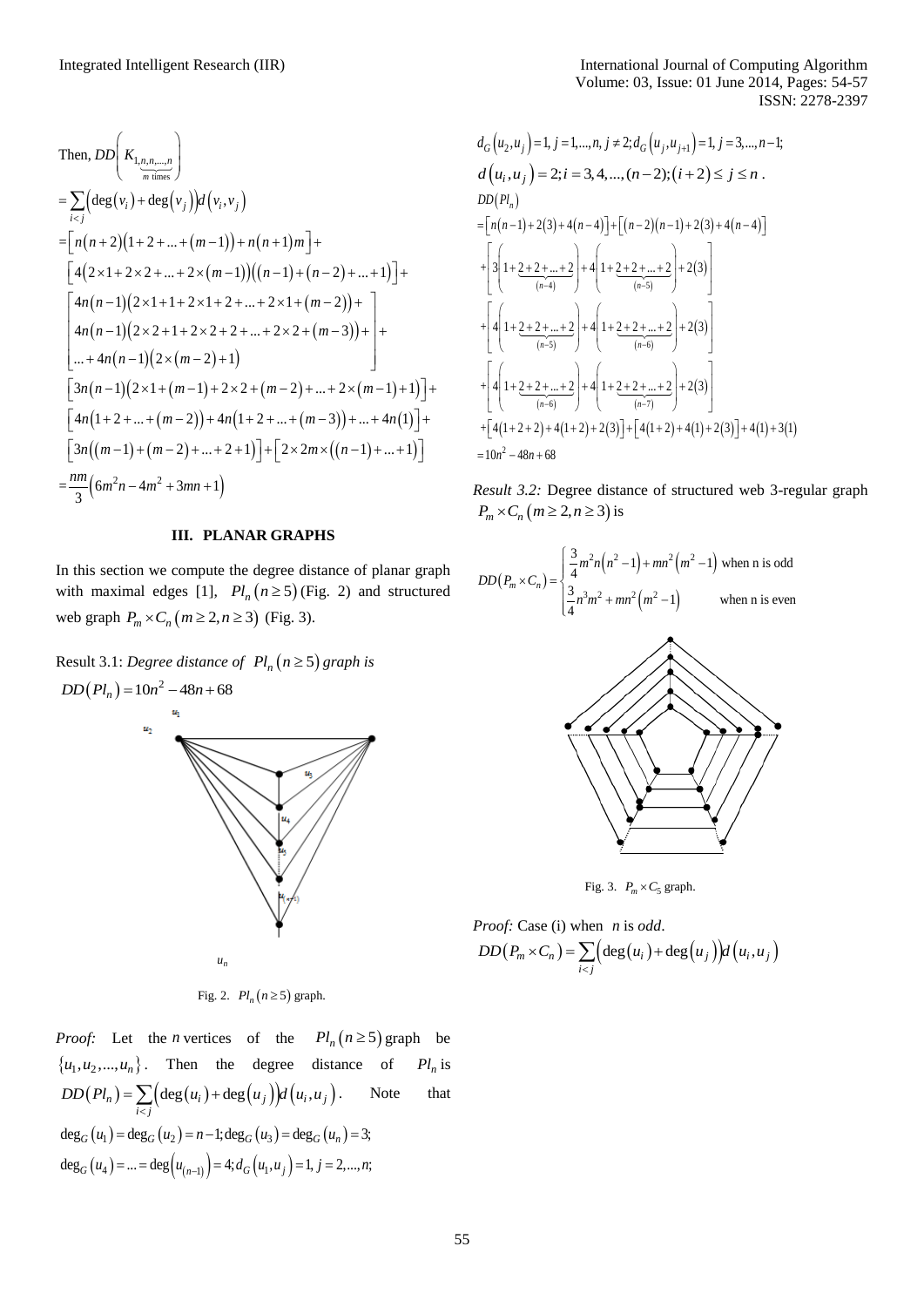$$
DD(P_m \times C_n) =
$$
\n
$$
\left[ \frac{1}{2} \left( 6 \times 2 \left( 1 + 2 + ... + \left( \frac{n-1}{2} \right) \right) \right) \times mn \right] +
$$
\n
$$
\left[ 12n \left( \frac{m(m-1)}{2} \left( \frac{n-1}{2} \right) + (m-1) \frac{\left( n^2 - 1 \right)}{8} \right) + \right]
$$
\n
$$
12n \left( \frac{(m-2)(m-1)}{2} \left( \frac{n-1}{2} \right) + (m-2) \frac{\left( n^2 - 1 \right)}{8} \right) + \right]
$$
\n
$$
... + 12n \left( \frac{1 \times 2}{2} \left( \frac{n-1}{2} \right) + (1) \frac{\left( n^2 - 1 \right)}{8} \right)
$$
\n
$$
+ \left[ 6(n+2n+...+(m-1)n) + 6(n+2n+...+(m-2)n) + ... + 6(n) \right]
$$
\n
$$
= \frac{3}{4} m^2 n(n^2 - 1) + mn^2 (m^2 - 1)
$$

Case (ii) when  $n$  is *even*.

$$
DD(P_m \times C_n)
$$
  
=  $\sum_{i < j} \left( \deg(u_i) + \deg(u_j) \right) d(u_i, u_j)$   
=  $\left[ \frac{1}{2} \left( 6 \left( 2 \left( 1 + 2 + ... + \left( \frac{n}{2} - 1 \right) \right) + \frac{n}{2} \right) \right) \times mn \right] +$   
 $\left[ 6n \left( 2 \left( \frac{n}{2} - 1 \right)^m C_2 + \left( \frac{n}{2} - 1 \right) \left( \frac{n}{2} \right) (m - 1) + \frac{n}{2} (m - 1) + \frac{n}{2} C_2 \right) \right] +$   
 $\left[ 6n \left( 2 \left( \frac{n}{2} - 1 \right)^{(m-1)} C_2 + \left( \frac{n}{2} - 1 \right) \left( \frac{n}{2} \right) (m - 2) + \frac{n}{2} (m - 2) + \frac{(m - 1)}{2} C_2 \right) \right]$   
+ ...+  $\left[ 6n \left( 2 \left( \frac{n}{2} - 1 \right)^2 C_2 + \left( \frac{n}{2} - 1 \right) \left( \frac{n}{2} \right) (1) + \frac{n}{2} (1) + \frac{n}{2} C_2 \right) \right] + mn(m^2 - 1)$   
=  $\frac{3}{4} n^3 m^2 + mn^2 (m^2 - 1)$ 

## **IV.** NEW GRAPH OPERATION  $\hat{e}$

In this section we introduce new graph operation  $\hat{e}$  and establish the degree distance of  $(P_{m_1} \times C_{n_1}) \hat{e}(P_{m_2} \times C_{n_2})$ .

*Definition 4.1:*  $G_1 \hat{e} G_2$  is a connected graph obtained from  $G_1$ and  $G_2$  by introducing an edge *e* between an arbitrary vertex of  $G_1$  and an arbitrary vertex of  $G_2$ .

If  $G_1(p_1, q_1)$  has  $p_1$  vertices and  $q_1$  edges and  $G_2(p_2, q_2)$  has  $p_2$  vertices and  $q_2$  edges then  $G_1 \hat{e} G_2$  will have  $(p_1 + p_2)$ vertices and  $(q_1 + q_2 + 1)$  edges. If  $G_1 = P_{m_1} \times C_{n_1}$  and  $G_2 = P_{m_2} \times C_{n_2}$  an interesting graph structure  $G = G_1 \hat{e} G_2$ (example shown in Fig. 4) is obtained by using the new graph operation defined above and we prove the following result. *Result 4.2:* Degree distance of  $G = (P_{m_1} \times C_{n_1}) \hat{e}(P_{m_2} \times C_{n_2})$  is

$$
DD(G) = DD(G1) + DD(G2) + (6n2 + 2)DG1(u1, u)+ (6n1 + 2)DG2(v1, v) + n1 + n2 + 6n1n2
$$

Where,



*Proof:* Let an edge be introduced between the arbitrary vertex  $u_1$  of  $G_1$  and the arbitrary vertex  $v_1$  of  $G_2$ , then the degree distance of  $G = G_1 \hat{e} G_2 = (P_{m_1} \times C_{n_1}) \hat{e} (P_{m_2} \times C_{n_2})$  is given by  $DD(G)$  $G$ )<br>deg $_{G_1}(u_i)$  + deg $_{G_1}(u_j)$ ) $d_{G_1}(u_i)$  $u_i$ ) + deg<sub>*G*1</sub>  $(u_j)$ ) $d_{G_1}(u_i, u_j)$  $DD(G)$ <br>=  $\sum$   $\left(\deg_{G_1}(u_i) + \deg_{G_1}\right)$ 

$$
= \sum_{i < j} \left( \deg_{G_1}(u_i) + \deg_{G_1}(u_j) \right) d_{G_1}(u_i, u_j)
$$
\n
$$
+ \sum_{i < j} \left( \deg_{G_2}(v_i) + \deg_{G_2}(v_j) \right) d_{G_2}(v_i, v_j)
$$
\n
$$
+ \sum_{i < j} \left( \deg_{G_2}(v_i) + \deg_{G_2}(v_j) \right) d_G(u_i, v_j)
$$
\n
$$
= DD(G_1) + \sum_{u \neq u_1 \in V(G_1)} d_{G_1}(u, u_1) + DD(G_2) + \sum_{v \neq v_1 \in V(G_2)} d_{G_2}(v, v_1)
$$
\n
$$
+ \sum_{i=1}^{m_1 n_1} \sum_{j=1}^{m_2 n_2} \left( \deg_{G_1}(u_i) + \deg_{G_2}(v_j) \right) \left[ d_{G_1}(u_i, u_1) + 1 + d_{G_2}(v_1, v_j) \right]
$$
\n
$$
= DD(G_1) + \sum_{u \neq u_1 \in V(G_1)} d_{G_1}(u_1, u) + DD(G_2) + \sum_{v \neq v_1 \in V(G_2)} d_{G_2}(v_1, v)
$$
\n
$$
+ 6n_2 \sum_{u \neq u_1 \in V(G_1)} d_{G_1}(u_1, u) + 6n_2 n_1
$$
\n
$$
+ \sum_{u \neq u_1 \in V(G_1)} d_{G_1}(u_1, u) + (n_1 - 1) + 2 + (n_2 - 1)
$$
\n
$$
+ 6n_1 \sum_{v \neq v_1 \in V(G_2)} d_{G_2}(v_1, v) + \sum_{v \neq v_1 \in V(G_2)} d_{G_2}(v_1, v)
$$
\n
$$
DD(G) = DD(G_1) + DD(G_2) + (6n_2 + 2) D_{G_1}(u_1, u)
$$
\n
$$
+ (6n_1 + 2) D_{G_2}(v_1, v) + n_1 + n_2 + 6n_1 n_2
$$